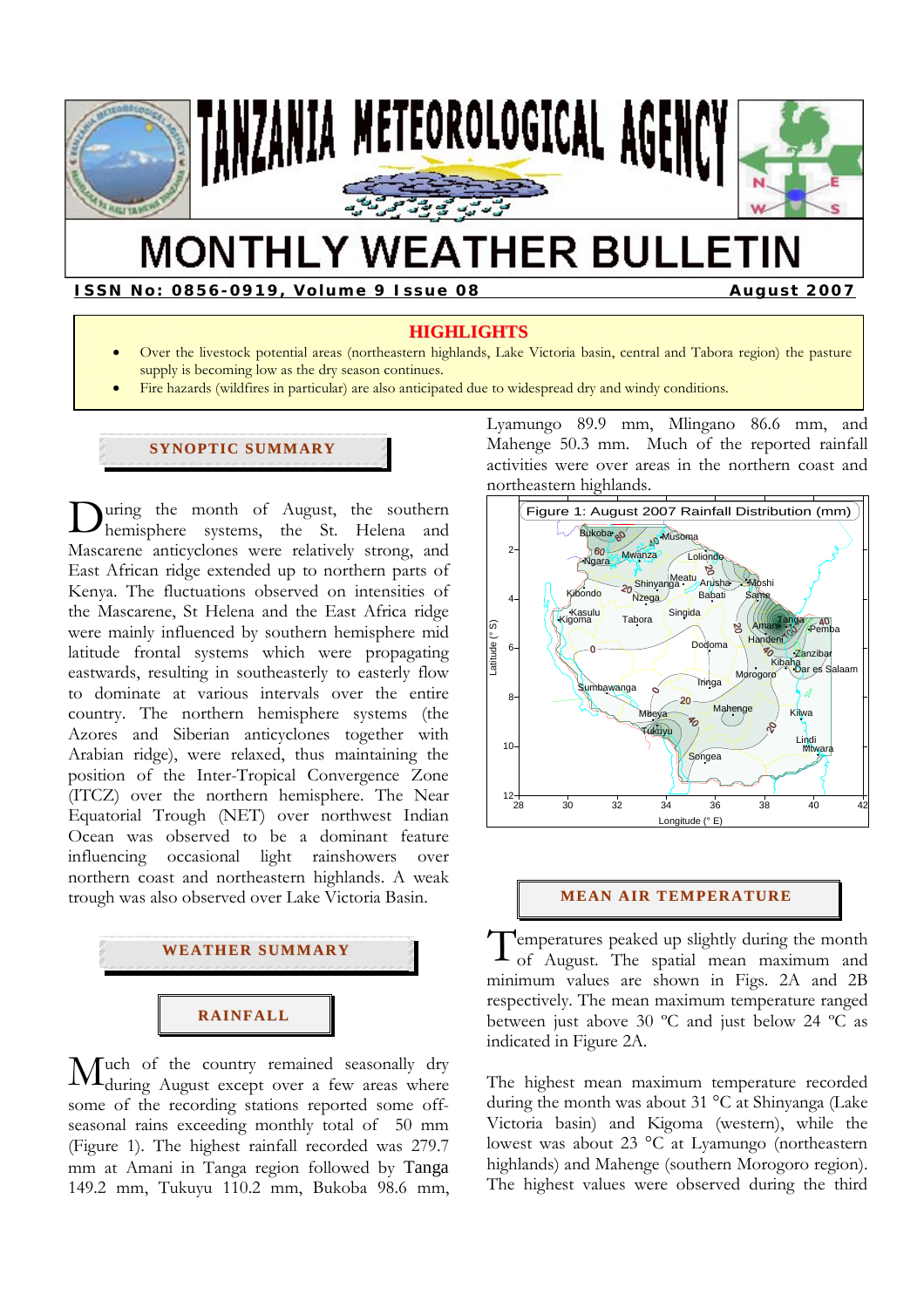#### **Volume 9, Issue 08** August 2007



Shinyanga, Kigoma and Tabora reported the highest 10-day maximum temperature, just above 31 °C during the third dekad of the month.



The mean minimum air temperatures ranged from just below 8 ºC to slightly above 23 ºC as shown in Fig. 2B. The lowest value of the mean minimum temperature recorded was about 7.1 °C at Mbeya, while the highest value was about 23.1 °C in the island of Pemba. Mbeya reported a 10-day mean minimum temperature of about 6.1 °C during the third dekad.

Compared with temperature conditions in July the temperatures in August did not change significantly.

# **MEAN SUNSHINE HOURS**

 patial distribution of mean sunshine hours across S patial distribution of mean sunshine hours across<br>the country during August indicates that the duration of mean bright sunshine hours ranged from below 5 hrs/day in the northeastern highlands (Lyamungo) and west of Lake Victoria basin (Bukoba) to above 10 hrs/day over parts of Tabora, Singida, Dodoma, Mbeya, and Rukwa regions as shown in Fig. 3.



**MEAN DAILY WI ND SPEED**

uring the period mean wind speed across the country ranged between about 3 and 13 km/hr as indicated in Fig. 4. The central part and its neighborhoods experienced windy conditions with wind speeds exceeding 9 km/hr. The core of maximum wind speed (about 13 km/hr) was located at Dodoma. Slight winds of less than 4 km/hr had the cores of minimum speeds located over Songea, Lyamungo and Morogoro. D

The increased wind speed accompanied with dry conditions over central areas, southwestern and northeastern highlands areas increased prospects for occurrences of dust devils, wind erosion, and higher evaporation rates.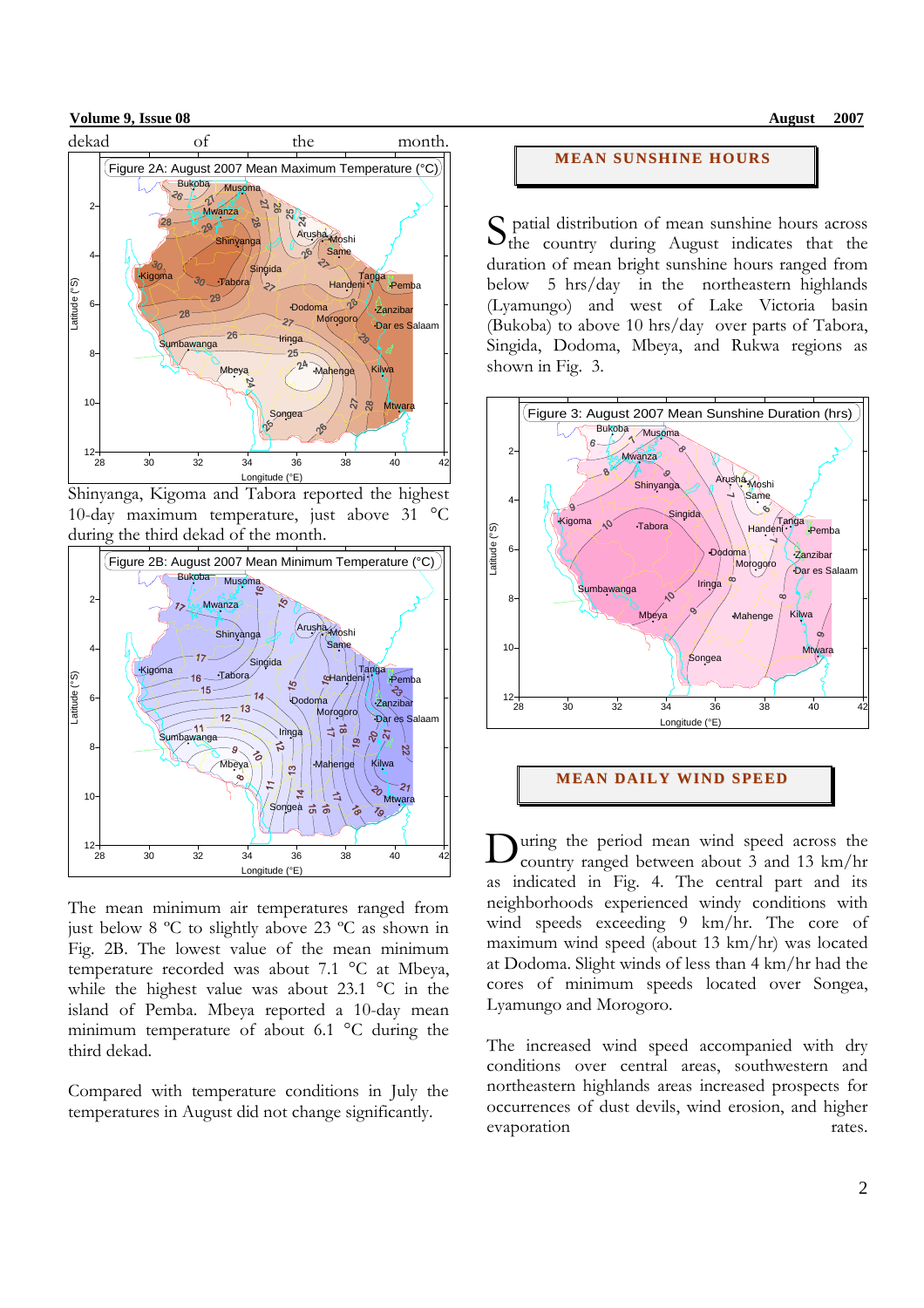#### **Volume 9, Issue 08** August 2007



# **SATELLITE INFORMATION**

Figure 5 depicts the 10-day mean vegetation<br>greening condition for the period between August greening condition for the period between August 21-31, 2007.



*Fig. 5: Normalized Difference Vegetation Index (NDVI) from METEOSAT satellite sensor as depicted during third dekad of August 2007*.

In dekad 3 August 2007, the satellite depicted NDVI between very low to low indices over much of the country, mainly the northeastern highlands (Arusha, Manyara, and Kilimanjaro regions), Lake Victoria basin (Shinyanga region), western (northern part of Tabora region), and central (Dodoma and Singida

regions), western Mbeya and Iringa regions. However, the vegetation seemed better (high to very high indices) mainly over the costal regions, Morogoro and northern Kigoma. Over the livestock potential areas (northeastern highlands, Lake Victoria basin, central and Tabora region) the pasture supply is becoming low as the dry season continues, the condition which was well depicted by very low to low NDVI indices.

## **AGROMETEOROLOGI CAL SUMMARY**

During the period seasonal dry conditions<br>continued to cause further fall of soil moisture continued to cause further fall of soil moisture levels over many places across the country, except over a few localized places of northern coast, Lake Victoria basin, northeastern highlands, the Islands of Pemba and Zanzibar, and Tukuyu in the southwestern highlands where significant soil moisture replenishments was reported.

Harvesting activities continued over a few pockets of elevated lands in southwestern highlands (Njombe district) and northeastern highlands (Tarime and Loliondo districts) and some few places in the northern coast (Mlingano in Tanga region). The crop harvest in these areas was reported to be good mainly over elevated lands.

Growth of cassava and sweet potatoes was progressing well at various stages, while market supply for both crops was good.

Pasture conditions and water availability for livestock and wildlife are decreasing in supply over the northern, northeastern highlands, western, southern and central areas as the dry season progresses.

# **HYDROMETEOROLOGICAL SUMMARY**

ow humidity and prevailing winds during last L dekad of August resulted into higher evaporation rates leading to a reduction of water levels in rivers, lakes and dams. During September, the above situation is likely to persist over many regions of the country. Water users for domestic and industrial purposes are advised to use it more sparingly.